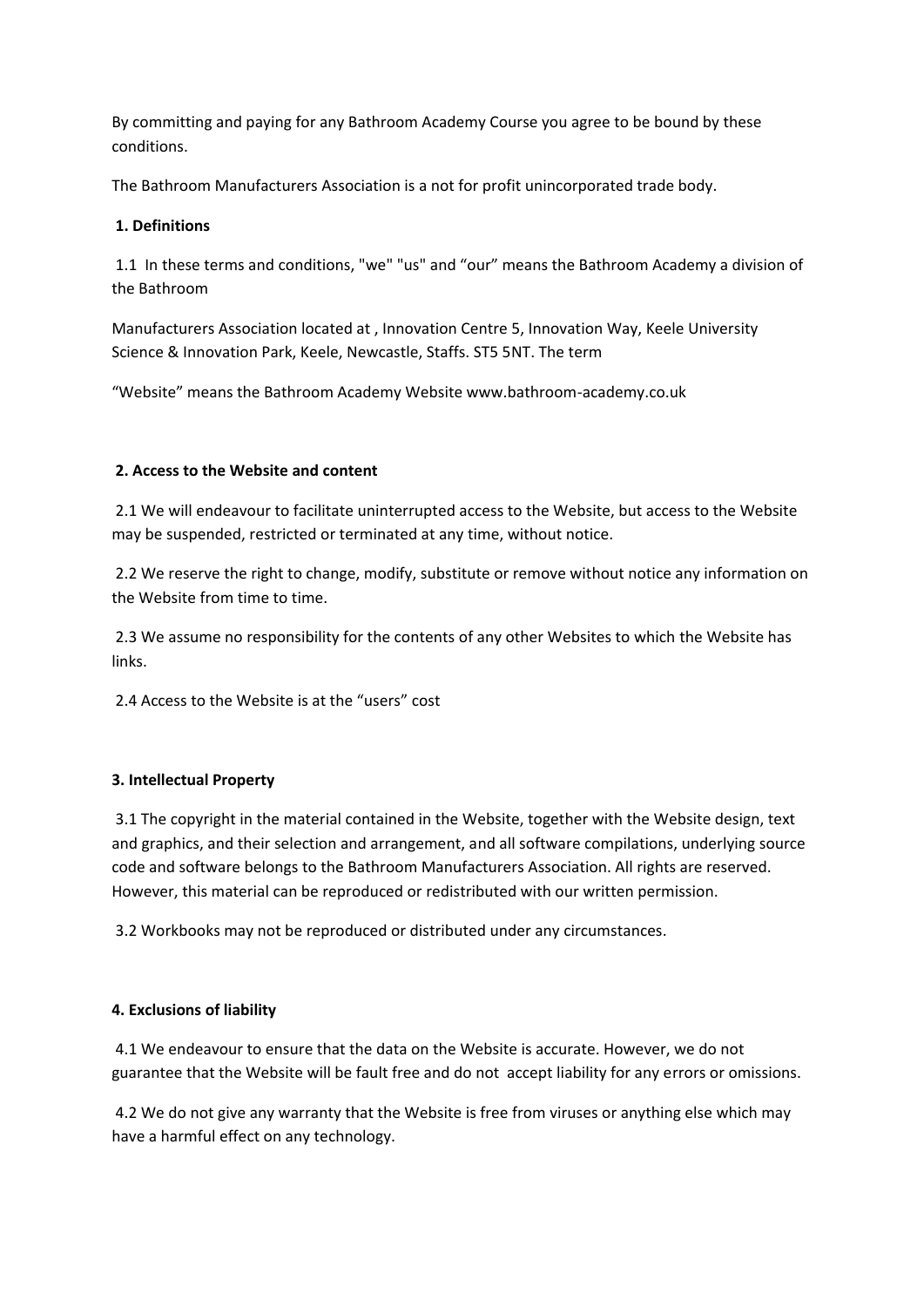4.3 Certain areas of our Website are secure and are protected using SSL (Secure Socket Layre). This ensures that the data being transmitted is encrypted and is as secure as possible. However, the Internet is not a safe environment and you should always take care when passing on personal or sensitive information. Be assured that the Bathroom Manufacturers Association will not pass on or sell any information given to us without prior notice or consent.

# **5. User name and password**

5.1 On registering with us, you will be issued with a user name and password, which must be used in order to access certain restricted parts of the Website. The user name and password are personal to the user and are not transferable. Name and password are the methods used by us to identify the user and so are very important. Any breach of security of a user name and password should be notified to us immediately.

# **6. Data protection**

6.1 Please refer to our Privacy Policy and Disclaimer document for full details of our obligations regarding the data we hold on Bathroom Academy registered students.

## **7. Data submitted by users**

7.1 You warrant that you have taken all reasonable precautions to ensure that any data you upload or otherwise submit to the Website is free from viruses and anything else, which may have a contaminating or destructive effect on any part of the Website or any other technology.

# **8. Payment, registration for course bookings and certification**

8.1 Payment is required for all Bathroom Academy Courses and includes all learning materials and certification. If you register via the Website, payment will be sought at that time by Credit / Debit Card – all payments made via the Website are strictly controlled by NATWEST Streamline. Alternative payment options are:

A Cheque made payable to the Bathroom Manufacturers Association and sent to The Bathroom Manufacturers Association, Innovation Centre 5, Innovation Way, Keele University Science & Innovation Park, Keele, Newcastle, Staffs. ST5 5NT or

Invoice payable within 30 days of receipt for any learning materials and certification or membership fees at the rates in effect when such charges are incurred.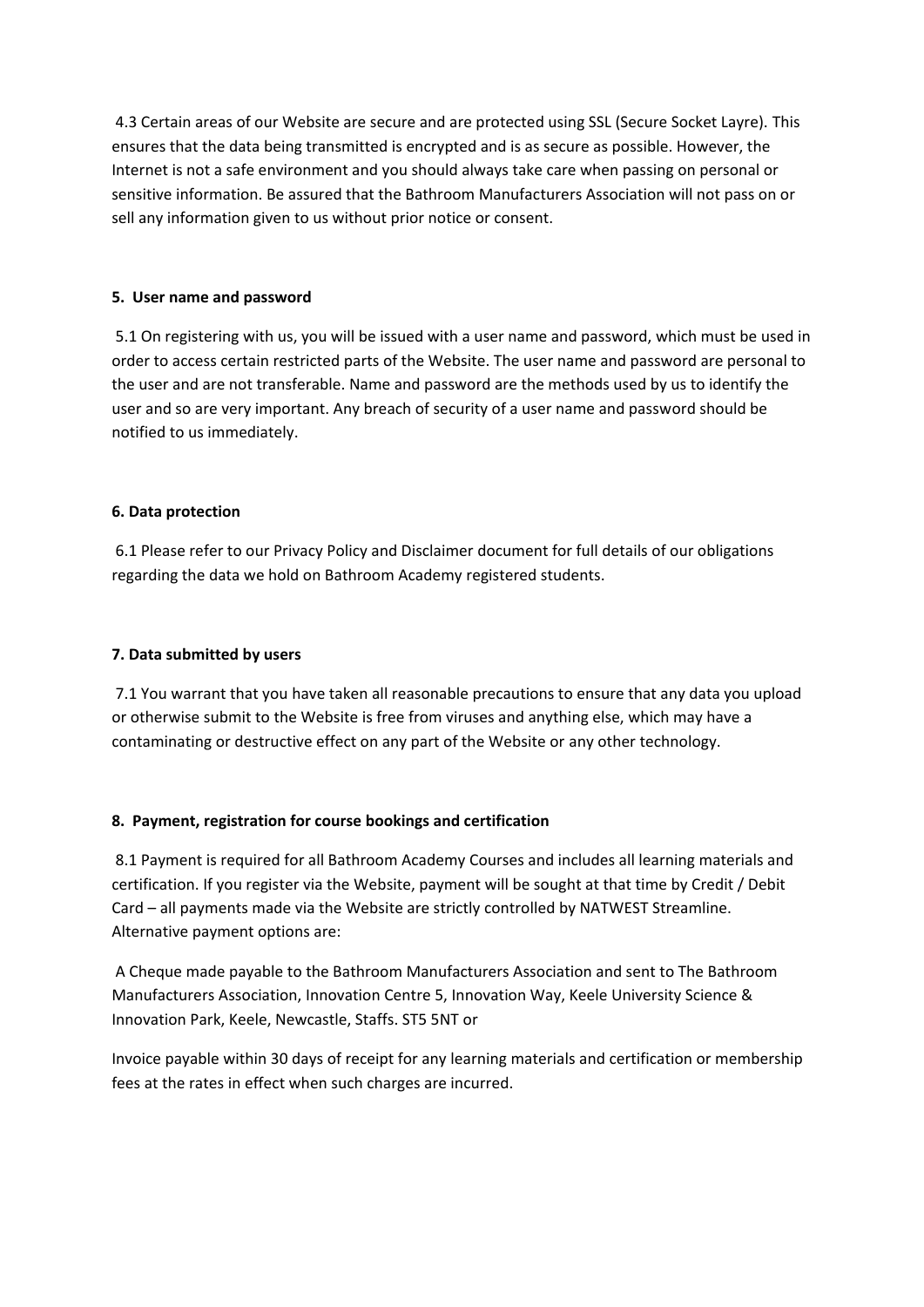8.2 If you register by post, fax or email your registration will commence upon receipt of the registration form, provided payment by cheque, or other means, is received and made payable to The Bathroom Manufacturers Association.

8.3 The Certificate in Bathroom Studies comprising of 6 Merits must be completed within 48 weeks of acceptance of registration. In exceptional circumstances an extension of this time limit may be granted at the discretion of the Training Manager within the Bathroom Academy.

8.4 Candidates undertaking a single Merit must complete the module within 8 weeks of registration. In exceptional circumstances an extension of this time limit may be granted at the discretion of the Training Manager within the Bathroom Academy.

8.5 Each Merit contained within the CPD Programme must be completed within 10 weeks of issue of the CPD Merit Learning Materials. In exceptional circumstances an extension of this time limit may be granted at the discretion of the Training Manager within the Bathroom Academy.

8.6 Membership of the Bathroom Academy is granted for a period of 12 months on completion of the Certificate in Bathroom Studies. Thereafter, The Bathroom Academy Membership fees are payable annually and are non refundable.

# **9. Right to cancel and refunds**

9.1 All fees are payable in full at the time of registration, which will be confirmed to you in writing via email, post or fax. Any cancellation by the user must be received at the Bathroom Academy in writing or via email within seven days of registration. If a refund is due, it will be issued within 30 days of cancellation.

9.2 Alternatively, a substitute candidate can be named within seven days of registration. There will be no extra surcharge for making a substitution.

9.3 No refund will be payable for failure to complete the course.

9.4 For cancellation or non payment we reserve the right to terminate your access to the password protected parts of the Website.

#### **10. General**

10.1 We may modify these terms and conditions at any time by publishing the modified terms and conditions on the Website. Any modifications shall take effect immediately after posting on the Website.

## **11. Disclaimer**